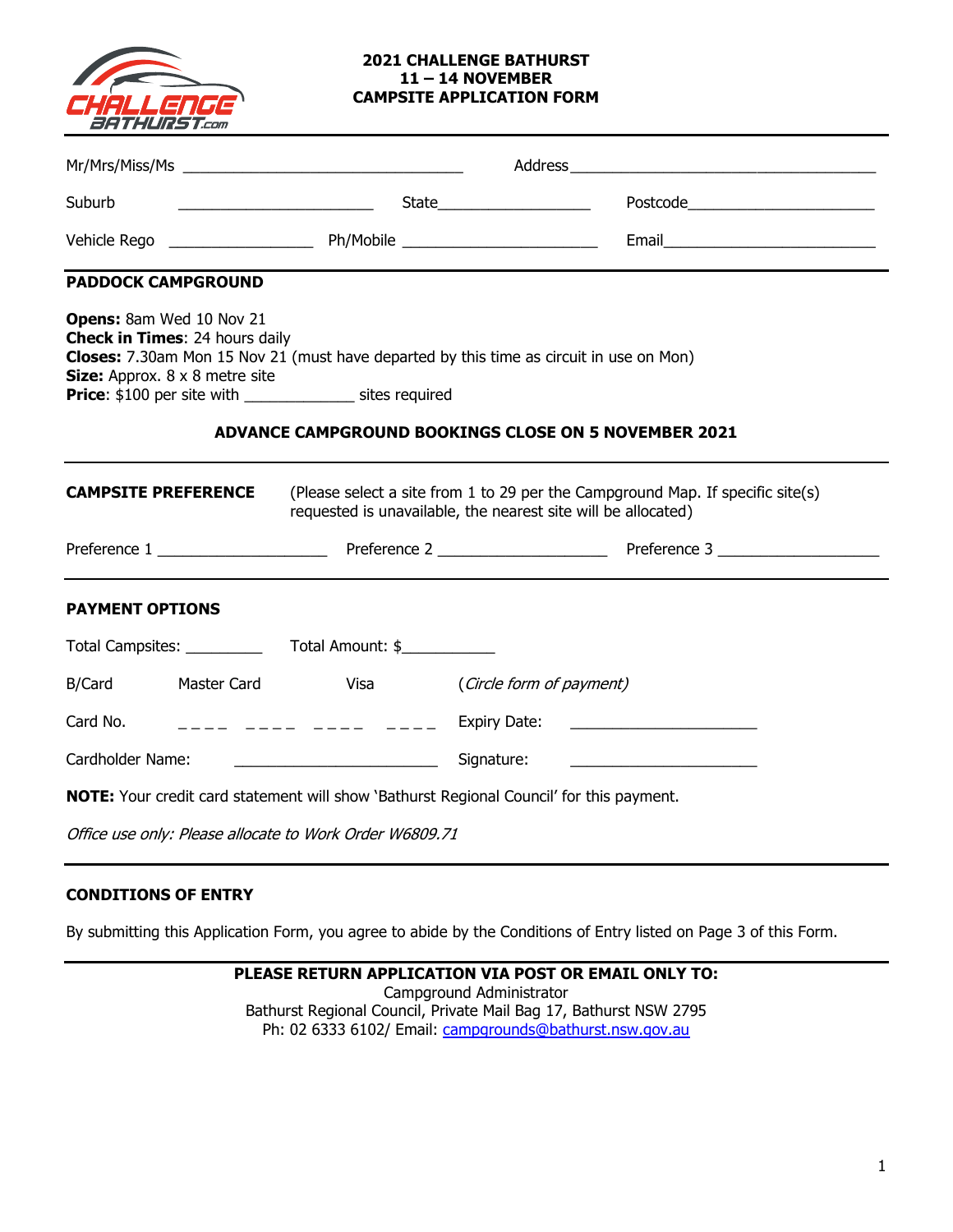### **Campsite Preferences**

Enter the number of the campsites that you would like and your preference from 1 to 29. We cannot guarantee your preferences however you will be allocated a site(s) in the Campground. Refer to the Campground Map on the Campground page of [www.challengebathurst.com](http://www.challengebathurst.com/)

### **Campsite Sizes**

Campsites will be based on an approximate measure of 8m x 8m. Generally these sizes are met, however in some instances measurements will vary.

### **Campsite Power**

Access to power is available on all campsites.

### **Campground Operating Times**

The Campground opens at 8.00am on Wednesday 10 November and closes at 7.30am on Monday 15 November 2021. Access to the Campground will not be permitted before the specified opening time and patrons are to depart the Circuit by specified closing time. The Campground will be open for 'check in' 24 hours daily. Please note the circuit will be operational on 15 November 2021, therefore all patrons must depart the Circuit by 7.30am on this day.

### **Payments Options & Refunds**

No booking will be taken without payment. Payment can be made in the form of credit card or direct debit and must be received before reservations can be confirmed. **NO REFUNDS** will be provided after 5 November 2021.

### **Tickets**

The Event is free of charge therefore no tickets need be purchased.

### **General Information**

More information on the Event can be found at [www.challengebathurst.com](http://www.challengebathurst.com/)

### **Vehicles**

No vehicle passes are required to enter the circuit or Campground. However, all vehicles must be contained within the confines of the purchased campsite/s. If your vehicle and/or accommodation facilities exceed the campsite size, you are required to purchase an additional site. A tow away service will be in operation for any vehicles that are not parked completely within the allotted campsite. Additional cars of campers may be parked in the General Car Park located adjacent to the Campground.